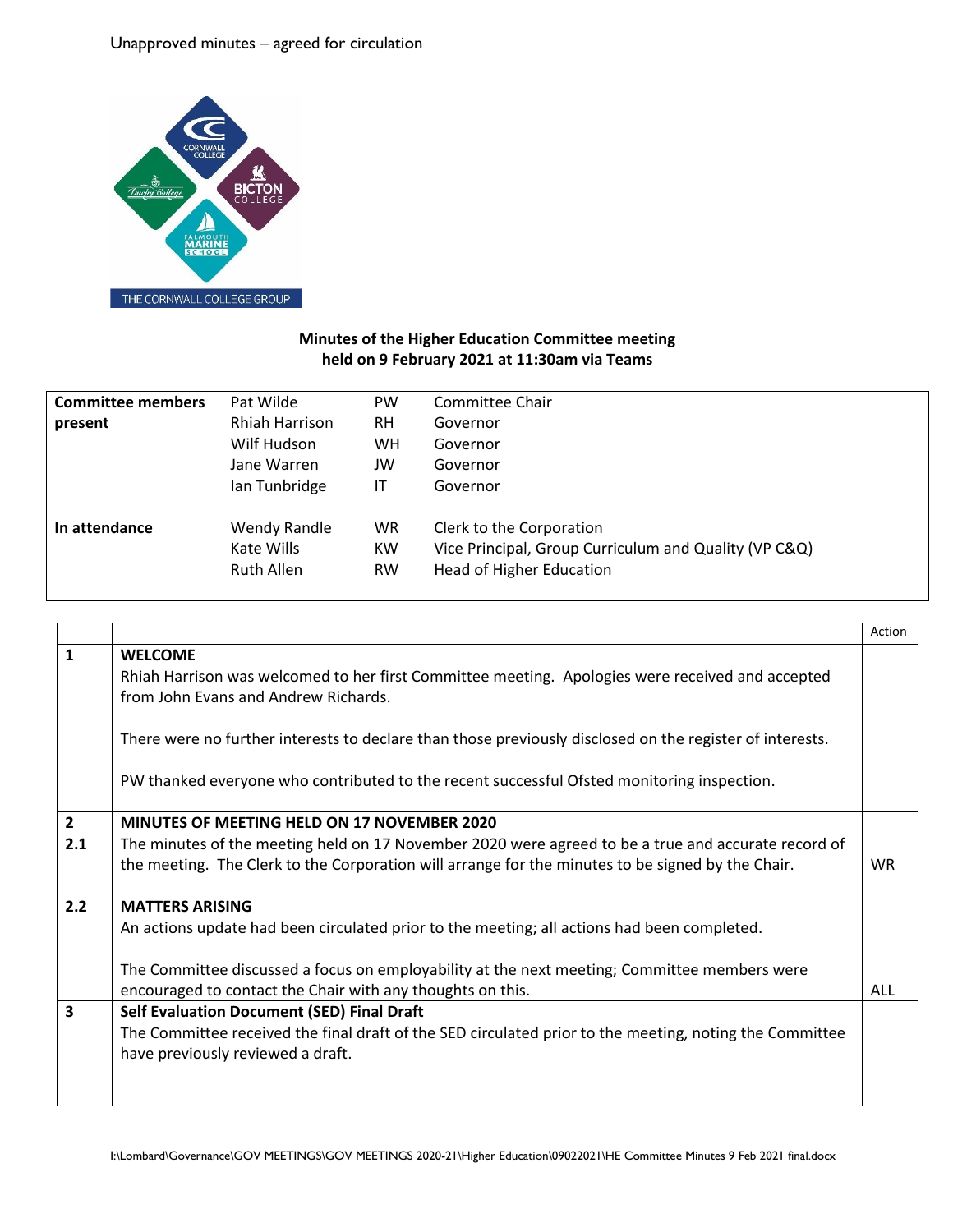|   | In response to a Committee member's request for an update on the low completion rate of the<br>agriculture programme at Bicton, it was noted that the College are monitoring this using the course<br>review process.                                                                                                                                                                                                                                                                                                 |                  |
|---|-----------------------------------------------------------------------------------------------------------------------------------------------------------------------------------------------------------------------------------------------------------------------------------------------------------------------------------------------------------------------------------------------------------------------------------------------------------------------------------------------------------------------|------------------|
|   | A Committee member noted that there was no explanation for why retention rates on foundation<br>programmes were low; details will be incorporated into the SED and agreed with the Committee Chair<br>prior to circulation to Board for approval.                                                                                                                                                                                                                                                                     | RA/<br><b>PW</b> |
| 4 | <b>HE Action Plan</b><br>The HE Action Plan had been circulated prior to the meeting. This plan presents the key indicators for<br>improvements and links into the Self Assessment Report (SAR) and OfS conditions of approval. Although<br>not an official requirement, the Committee recognised the assurance the document provided on how the<br>College is delivering its current HE provision and will provide information on which to plan the longer<br>term HE strategy. The following highlights were noted: |                  |
|   | " The Committee discussed the amber rag rated areas acknowledging that the College are robust in their<br>assessment and that the action plan will reflect an improved position at the next meeting.                                                                                                                                                                                                                                                                                                                  |                  |
|   | A discussion took place on the data collated on employer engagement and the equality of<br>responsibility for employer engagement, for both programme managers and other teams within the<br>College. The Committee were assured that the industry record engagement system no longer needed<br>to be rag rated red and looked forward to seeing progress in this area.                                                                                                                                               |                  |
|   | A Committee member highlighted the achievement of disabled students, noting males did less well<br>than females, enquiring if specific action should be within the plan. This area of development is<br>incorporated within the Access and Participation Plan (APP).                                                                                                                                                                                                                                                  |                  |
|   | The Committee noted the need to ensure that actions related to HE identified in the College operating<br>Statement were reflected within the HE Action Plan and vice versa (assuming the two were to remain<br>separate documents).                                                                                                                                                                                                                                                                                   | <b>RA</b>        |
|   | " The Committee requested an update on how the College were using the Foundation Degree Awarding<br>Powers (FDAP). Where feasible programmes are being moved over to FDAP and the College could now<br>develop its own bespoke quality procedures and regulations for this provision (rather than having to<br>use those of awarding partners) as well as for HE student support. Monthly strategic and operational<br>meetings and retention and review meetings were used to keep track of progress.                |                  |
| 5 | <b>HE Fees for 2022/23</b><br>The proposal circulated prior to the meeting detailed the increase in fees for some programmes. The                                                                                                                                                                                                                                                                                                                                                                                     |                  |
|   | Committee were informed that fees have remained unchanged for the last three of years.                                                                                                                                                                                                                                                                                                                                                                                                                                |                  |
|   | A discussion took place on the potential tipping point for increasing fees, taking into account the<br>College's position in the benchmarking data and the reasons why the College does not differentiate fees<br>between foundation and first degrees, noting the perception of quality due to pricing.                                                                                                                                                                                                              |                  |
|   | The College will be further exploring student financial support, including hardship loans and bursaries.<br>An update will be provided at the next meeting once focus groups have been undertaken to identify<br>student wishes.                                                                                                                                                                                                                                                                                      | <b>RA</b>        |
|   |                                                                                                                                                                                                                                                                                                                                                                                                                                                                                                                       |                  |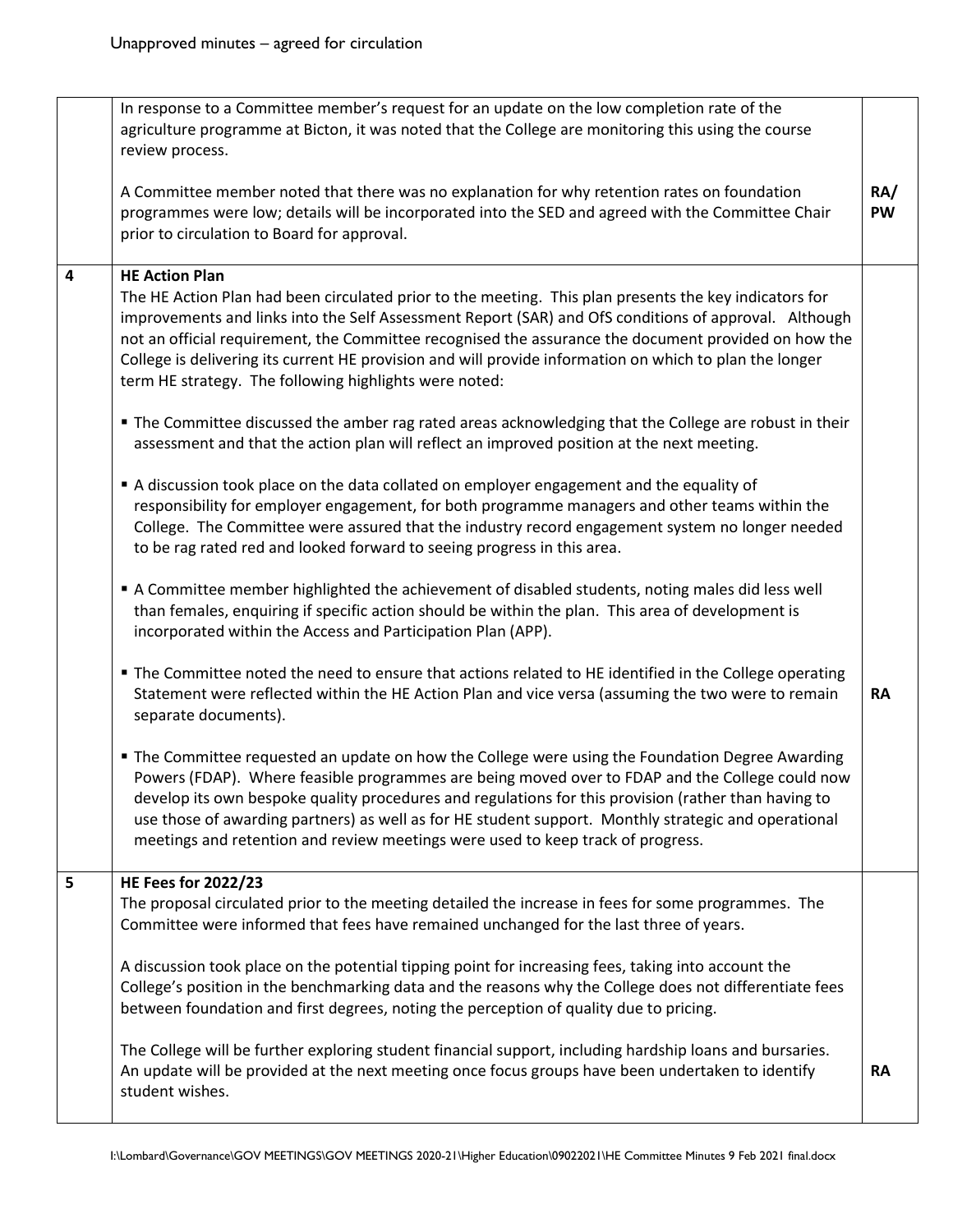Г

┯

|                                | It was agreed that the HE Fees 2022/23 paper will go to the Finance and Resources Committee for their<br>consideration, with the recommendation from HE Committee for Board approval.                                                                                                                                                                                                                                                                                                                                                                                                                                                                                                                                                        | <b>WR</b>        |
|--------------------------------|----------------------------------------------------------------------------------------------------------------------------------------------------------------------------------------------------------------------------------------------------------------------------------------------------------------------------------------------------------------------------------------------------------------------------------------------------------------------------------------------------------------------------------------------------------------------------------------------------------------------------------------------------------------------------------------------------------------------------------------------|------------------|
| 6                              | <b>Office for Students (OFS) Update</b>                                                                                                                                                                                                                                                                                                                                                                                                                                                                                                                                                                                                                                                                                                      |                  |
|                                | A paper had been circulated prior to the meeting.                                                                                                                                                                                                                                                                                                                                                                                                                                                                                                                                                                                                                                                                                            |                  |
| 6.1                            | <b>Internal review of Condition C1</b><br>It was reported that in late January the OfS had asked all providers to check compliance with Condition<br>C1. The College completed a review of the admissions process, joining instructions and student<br>handbooks, concluding that there was clear evidence that the first term was delivered in line with<br>expectations. The Committee were assured that the College are scenario planning for the summer term<br>whilst awaiting government guidance, due to Covid.                                                                                                                                                                                                                       |                  |
|                                | In response to a Committee member question, HE student feedback has been received as part of the<br>induction survey. The College are reluctant to survey further due to already undertaking the National<br>Student Survey (NSS) and Student Perception Questionnaire (SPQ), instead opting to use student rep<br>meetings to collate feedback. Where students have expressed concern the HE team have been able to<br>provide support directly; concerns had been primarily linked to exams.                                                                                                                                                                                                                                               |                  |
|                                | Although there is no requirement to submit the results of the OFS review, a report will be written and<br>presented at the next Committee meeting.                                                                                                                                                                                                                                                                                                                                                                                                                                                                                                                                                                                           | <b>RA</b>        |
| 6.2                            | <b>Conditions of registration</b><br>It was reported that the College have no concerns linked to the conditions of registration. The College<br>are required to feedback to OfS on the impact of Covid in the 19/20 academic year and the work<br>completed in preparation for the new academic year.                                                                                                                                                                                                                                                                                                                                                                                                                                        |                  |
| 6.3                            | <b>Quality and standards consultation</b><br>The Committee received the College's submission on the first phase of the OfS consultation linked to the<br>'B' conditions that opened towards the end of 2020. This covered, among other things, proposed<br>definitions of "quality" and "standards" (which did not appear to relate to the Quality Assurance<br>Agency's Quality Code for HE) and the setting of baseline numerical data for use in judging student<br>outcomes. Of concern to the College and the Committee was that the latter, as yet, did not appear to<br>make any reference to the institutional context such as local economic conditions and recognition of the<br>mission, challenges and achievements of FE in HE. | RA/<br><b>KW</b> |
|                                | However, the consultation would enter a second phase later in 2021, when it was anticipated that<br>consultation on such contextual factors would occur. At this stage, the College would be able to submit a<br>formal response which the Committee would wish to see at its next meeting.                                                                                                                                                                                                                                                                                                                                                                                                                                                  | <b>KW</b>        |
|                                | Given the HE in FE aspects, the Committee were keen to learn if the AoC would be responding to the<br>consultation. It was suggested that the College raise concerns regarding the inclusion of contextual<br>aspects in judgements with local MPs, possibly in liaison with Truro and Penwith College.                                                                                                                                                                                                                                                                                                                                                                                                                                      |                  |
| $\overline{\mathbf{z}}$<br>7.1 | In year quality monitoring<br>Data update: attendance, retention, recruitment, withdrawal and suspension<br>A report had been circulated prior to the meeting, it was noted that recent data indicated that<br>recruitment was in line with last year's position.                                                                                                                                                                                                                                                                                                                                                                                                                                                                            |                  |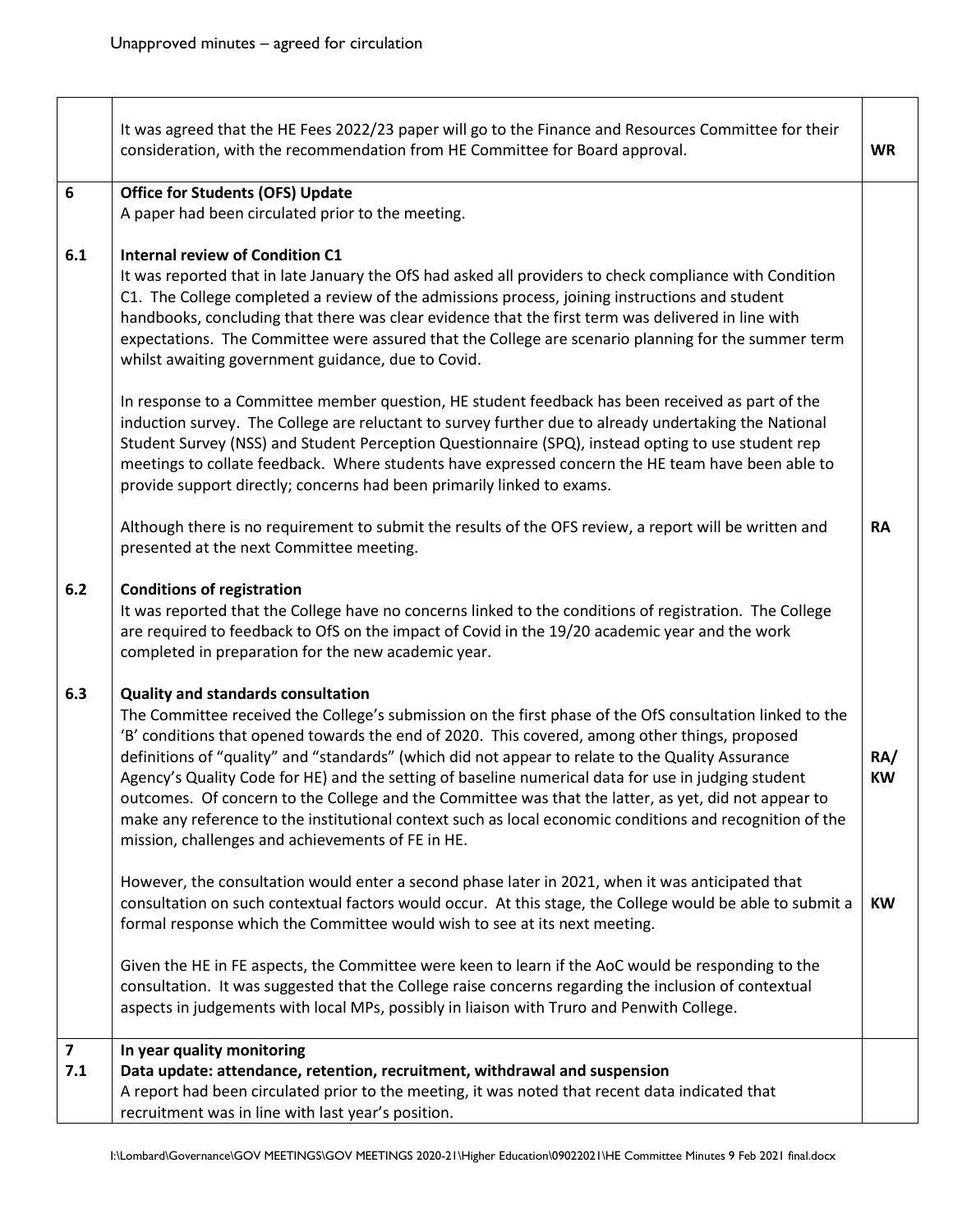$\Gamma$ 

T

| 7.2      | A discussion took place on the data variations across the campuses, the College recognise that further<br>work is required on the customer needs on some campuses, whilst ensuring the programme leads<br>understand the priority for data. It was noted that the number of suspensions has been reviewed.<br>A discussion took place on the presentation of the data to enable improved Committee understanding;<br>the use of tables and commentary will be considered. The Committee were keen to be able to unpick<br>the data for ethnic minority groups and disabled learners, suggesting this could be part of a larger role<br>for the EDI committee in gathering a bigger picture across the College.<br><b>Course review meeting dates</b><br>Some Committee members were planning to attend FE/Apprenticeship course reviews taking place<br>during the last two weeks of March; further details will be shared with the Committee once prepared. It<br>is intended that, going forward, HE provision undertake specific Course Reviews in order to apply the<br>same level of scrutiny as currently in further Education provision.                                                                                       | <b>RA</b> |
|----------|---------------------------------------------------------------------------------------------------------------------------------------------------------------------------------------------------------------------------------------------------------------------------------------------------------------------------------------------------------------------------------------------------------------------------------------------------------------------------------------------------------------------------------------------------------------------------------------------------------------------------------------------------------------------------------------------------------------------------------------------------------------------------------------------------------------------------------------------------------------------------------------------------------------------------------------------------------------------------------------------------------------------------------------------------------------------------------------------------------------------------------------------------------------------------------------------------------------------------------------|-----------|
| 8        | Follow up from the Board Strategy Day and next steps<br>At the Board Strategy Day there had been a presentation on the HE Strategy. As the College continues to<br>develop use of its Foundation Degree Awarding Powers and associated College-specific quality<br>procedures, there will be a focus on two strands; quality and revitalising provision.<br>An overarching strategy is required, focussing on campus identity and considering what the offer will<br>look like both for local students and those being recruited from across the UK. The College will prepare a<br>three to five year plan and develop partnerships to support its delivery, this will be driven through the<br>assistant principals and CAMS. Full integration of HE provision will support learner progression from<br>level 3 upwards and will link with employability.<br>The Committee reflected on the impact of Covid, specifically on the online delivery of HE and how the<br>experience gained can be integrated moving forward post-pandemic. The Committee noted the<br>improved attendance at virtual lessons.                                                                                                                           |           |
| 9<br>9.1 | <b>Learner voice</b><br>How learner voice is captured, used to enhance learner experience and fed back to learners<br>At the previous meeting the Committee had expressed a need to focus more on how learner voice is<br>captured. The College use the following tools; the induction survey, NSS and SPQ which run in tandem<br>and provide valuable qualitative data. The Director of Student Experiences has concentrated on the<br>course rep meetings and how information from these meetings is collated into a HE overview at<br>programme level. 'Campus Life' meetings take place across campuses providing a broad range of<br>opportunities for students to get involved. The College are now focussing on ways to include more<br>students in the learner voice.<br>The Committee noted the need for the College to be able to demonstrate that students know where to<br>go with their concerns, suggesting a one side document containing clear detail and visibly displayed. The<br>College are keen to establish a tone within the College so that students feel able to talk to the College.<br>The Committee were keen to know what a good learner experience is and how this can shared across<br>other campuses. | RA        |